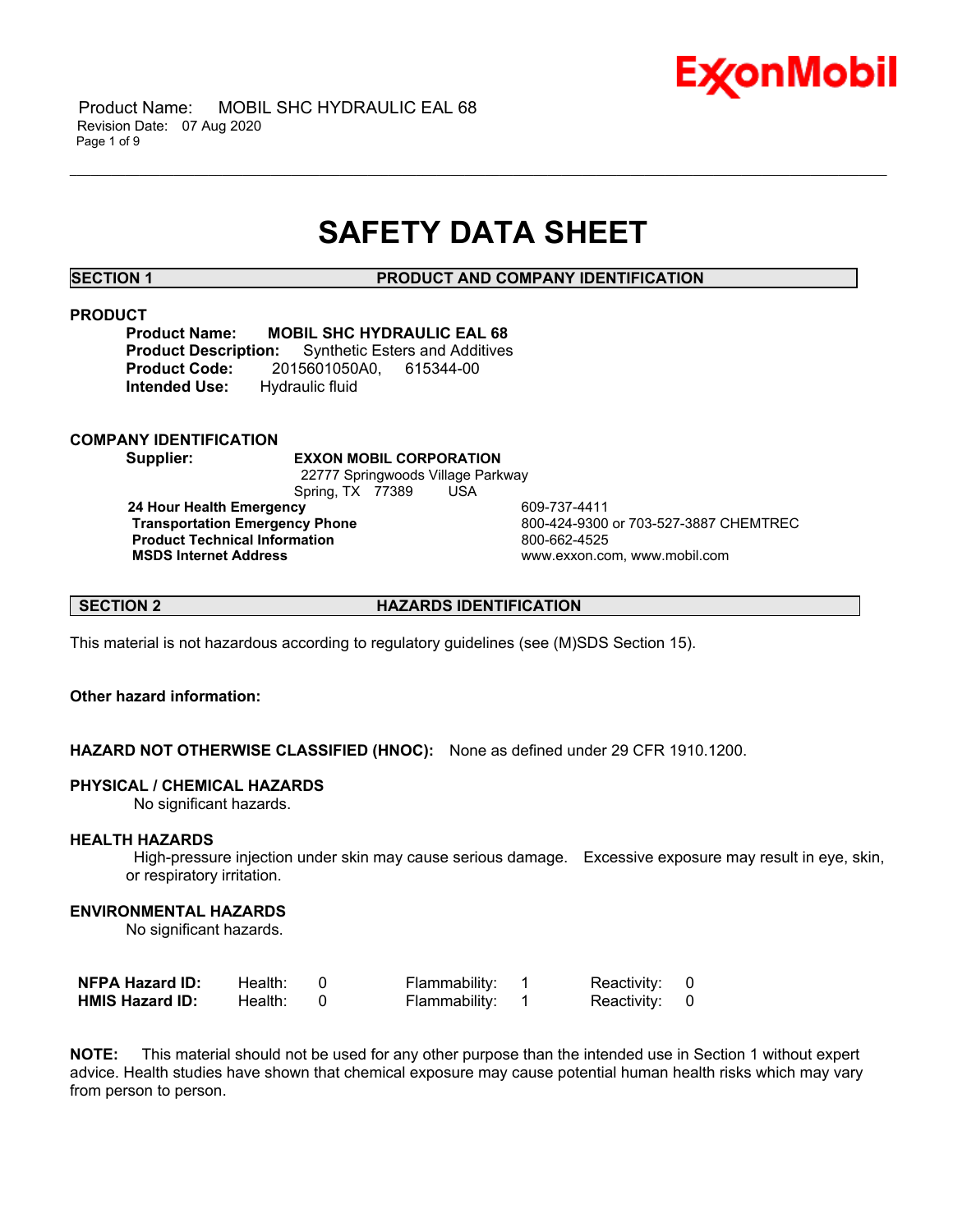

 Product Name: MOBIL SHC HYDRAULIC EAL 68 Revision Date: 07 Aug 2020 Page 2 of 9

#### **SECTION 3 COMPOSITION / INFORMATION ON INGREDIENTS**

This material is defined as a mixture.

#### **No Hazardous Substance(s) or Complex Substance(s) required for disclosure.**

**SECTION 4 FIRST AID MEASURES**

\_\_\_\_\_\_\_\_\_\_\_\_\_\_\_\_\_\_\_\_\_\_\_\_\_\_\_\_\_\_\_\_\_\_\_\_\_\_\_\_\_\_\_\_\_\_\_\_\_\_\_\_\_\_\_\_\_\_\_\_\_\_\_\_\_\_\_\_\_\_\_\_\_\_\_\_\_\_\_\_\_\_\_\_\_\_\_\_\_\_\_\_\_\_\_\_\_\_\_\_\_\_\_\_\_\_\_\_\_\_\_\_\_\_\_\_\_\_

#### **INHALATION**

Remove from further exposure. For those providing assistance, avoid exposure to yourself or others. Use adequate respiratory protection. If respiratory irritation, dizziness, nausea, or unconsciousness occurs, seek immediate medical assistance. If breathing has stopped, assist ventilation with a mechanical device or use mouth-to-mouth resuscitation.

### **SKIN CONTACT**

Wash contact areas with soap and water. If product is injected into or under the skin, or into any part of the body, regardless of the appearance of the wound or its size, the individual should be evaluated immediately by a physician as a surgical emergency. Even though initial symptoms from high pressure injection may be minimal or absent, early surgical treatment within the first few hours may significantly reduce the ultimate extent of injury.

#### **EYE CONTACT**

Flush thoroughly with water. If irritation occurs, get medical assistance.

#### **INGESTION**

First aid is normally not required. Seek medical attention if discomfort occurs.

#### **SECTION 5 FIRE FIGHTING MEASURES**

#### **EXTINGUISHING MEDIA**

**Appropriate Extinguishing Media:** Use water fog, foam, dry chemical or carbon dioxide (CO2) to extinguish flames.

**Inappropriate Extinguishing Media:** Straight Streams of Water

#### **FIRE FIGHTING**

**Fire Fighting Instructions:** Evacuate area. Prevent runoff from fire control or dilution from entering streams, sewers, or drinking water supply. Firefighters should use standard protective equipment and in enclosed spaces, self-contained breathing apparatus (SCBA). Use water spray to cool fire exposed surfaces and to protect personnel.

**Unusual Fire Hazards:** Pressurized mists may form a flammable mixture.

**Hazardous Combustion Products:** Aldehydes, Incomplete combustion products, Oxides of carbon, Smoke, Fume, Sulfur oxides

#### **FLAMMABILITY PROPERTIES**

**Flash Point [Method]:** 275°C (527°F) [ASTM D-92] **Flammable Limits (Approximate volume % in air):** LEL: 0.9 UEL: 7.0 [Estimated] **Autoignition Temperature:** N/D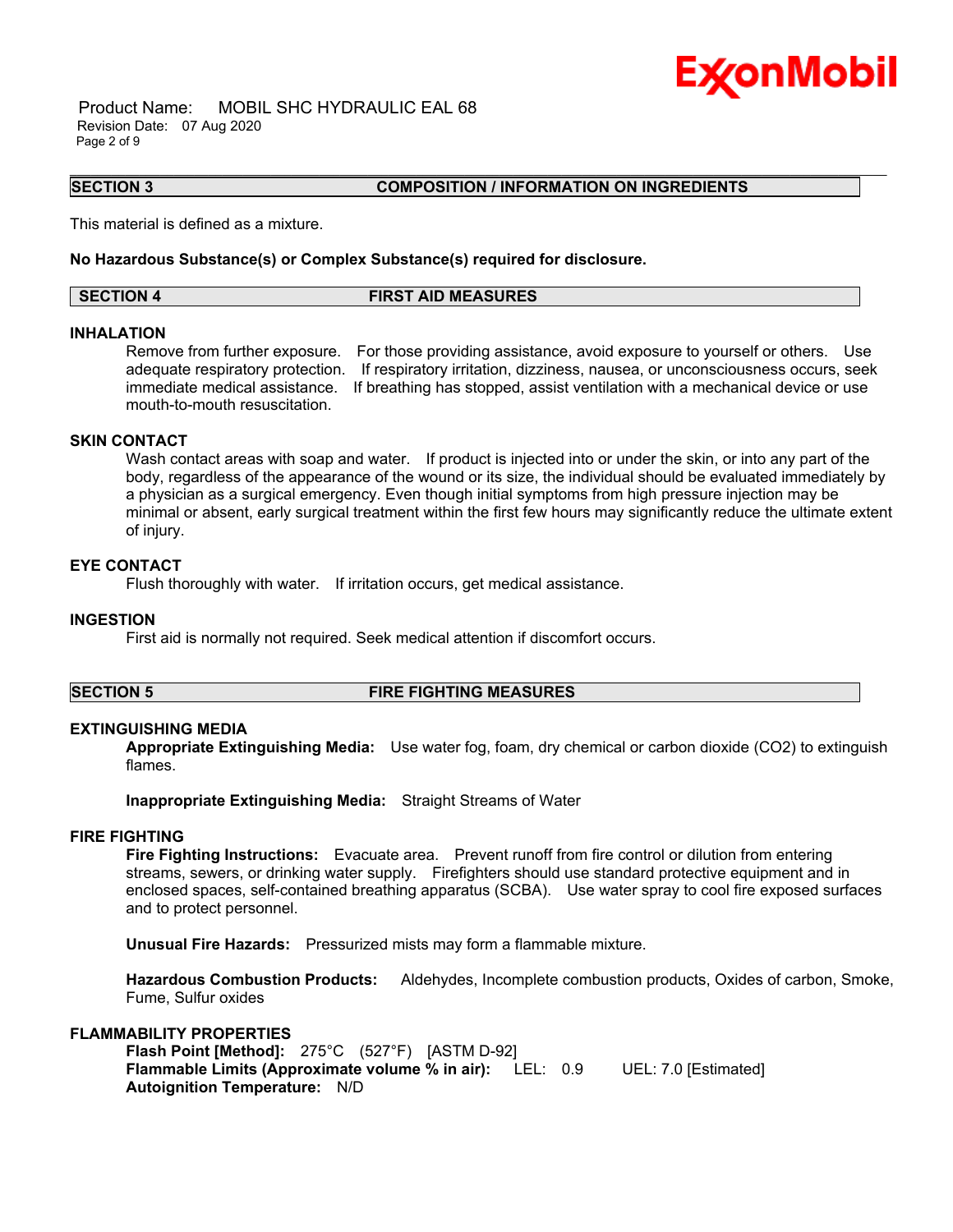# Ex⁄onMobil

 Product Name: MOBIL SHC HYDRAULIC EAL 68 Revision Date: 07 Aug 2020 Page 3 of 9

#### **SECTION 6 ACCIDENTAL RELEASE MEASURES**

\_\_\_\_\_\_\_\_\_\_\_\_\_\_\_\_\_\_\_\_\_\_\_\_\_\_\_\_\_\_\_\_\_\_\_\_\_\_\_\_\_\_\_\_\_\_\_\_\_\_\_\_\_\_\_\_\_\_\_\_\_\_\_\_\_\_\_\_\_\_\_\_\_\_\_\_\_\_\_\_\_\_\_\_\_\_\_\_\_\_\_\_\_\_\_\_\_\_\_\_\_\_\_\_\_\_\_\_\_\_\_\_\_\_\_\_\_\_

#### **NOTIFICATION PROCEDURES**

In the event of a spill or accidental release, notify relevant authorities in accordance with all applicable regulations. US regulations require reporting releases of this material to the environment which exceed the applicable reportable quantity or oil spills which could reach any waterway including intermittent dry creeks. The National Response Center can be reached at (800)424-8802.

#### **PROTECTIVE MEASURES**

Avoid contact with spilled material. See Section 5 for fire fighting information. See the Hazard Identification Section for Significant Hazards. See Section 4 for First Aid Advice. See Section 8 for advice on the minimum requirements for personal protective equipment. Additional protective measures may be necessary, depending on the specific circumstances and/or the expert judgment of the emergency responders.

For emergency responders: Respiratory protection: respiratory protection will be necessary only in special cases, e.g., formation of mists. Half-face or full-face respirator with filter(s) for dust/organic vapor or Self Contained Breathing Apparatus (SCBA) can be used depending on the size of spill and potential level of exposure. If the exposure cannot be completely characterized or an oxygen deficient atmosphere is possible or anticipated, SCBA is recommended. Work gloves that are resistant to hydrocarbons are recommended. Gloves made of polyvinyl acetate (PVA) are not water-resistant and are not suitable for emergency use. Chemical goggles are recommended if splashes or contact with eyes is possible. Small spills: normal antistatic work clothes are usually adequate. Large spills: full body suit of chemical resistant, antistatic material is recommended.

#### **SPILL MANAGEMENT**

Land Spill: Stop leak if you can do it without risk. Recover by pumping or with suitable absorbent.

**Water Spill:** Stop leak if you can do it without risk. Confine the spill immediately with booms. Warn other shipping. Remove from the surface by skimming or with suitable absorbents. Seek the advice of a specialist before using dispersants.

Water spill and land spill recommendations are based on the most likely spill scenario for this material; however, geographic conditions, wind, temperature, (and in the case of a water spill) wave and current direction and speed may greatly influence the appropriate action to be taken. For this reason, local experts should be consulted. Note: Local regulations may prescribe or limit action to be taken.

#### **ENVIRONMENTAL PRECAUTIONS**

Large Spills: Dike far ahead of liquid spill for later recovery and disposal. Prevent entry into waterways, sewers, basements or confined areas.

#### **SECTION 7 HANDLING AND STORAGE**

#### **HANDLING**

 Prevent small spills and leakage to avoid slip hazard. Material can accumulate static charges which may cause an electrical spark (ignition source). When the material is handled in bulk, an electrical spark could ignite any flammable vapors from liquids or residues that may be present (e.g., during switch-loading operations). Use proper bonding and/or ground procedures. However, bonding and grounds may not eliminate the hazard from static accumulation. Consult local applicable standards for guidance. Additional references include American Petroleum Institute 2003 (Protection Against Ignitions Arising out of Static, Lightning and Stray Currents) or National Fire Protection Agency 77 (Recommended Practice on Static Electricity) or CENELEC CLC/TR 50404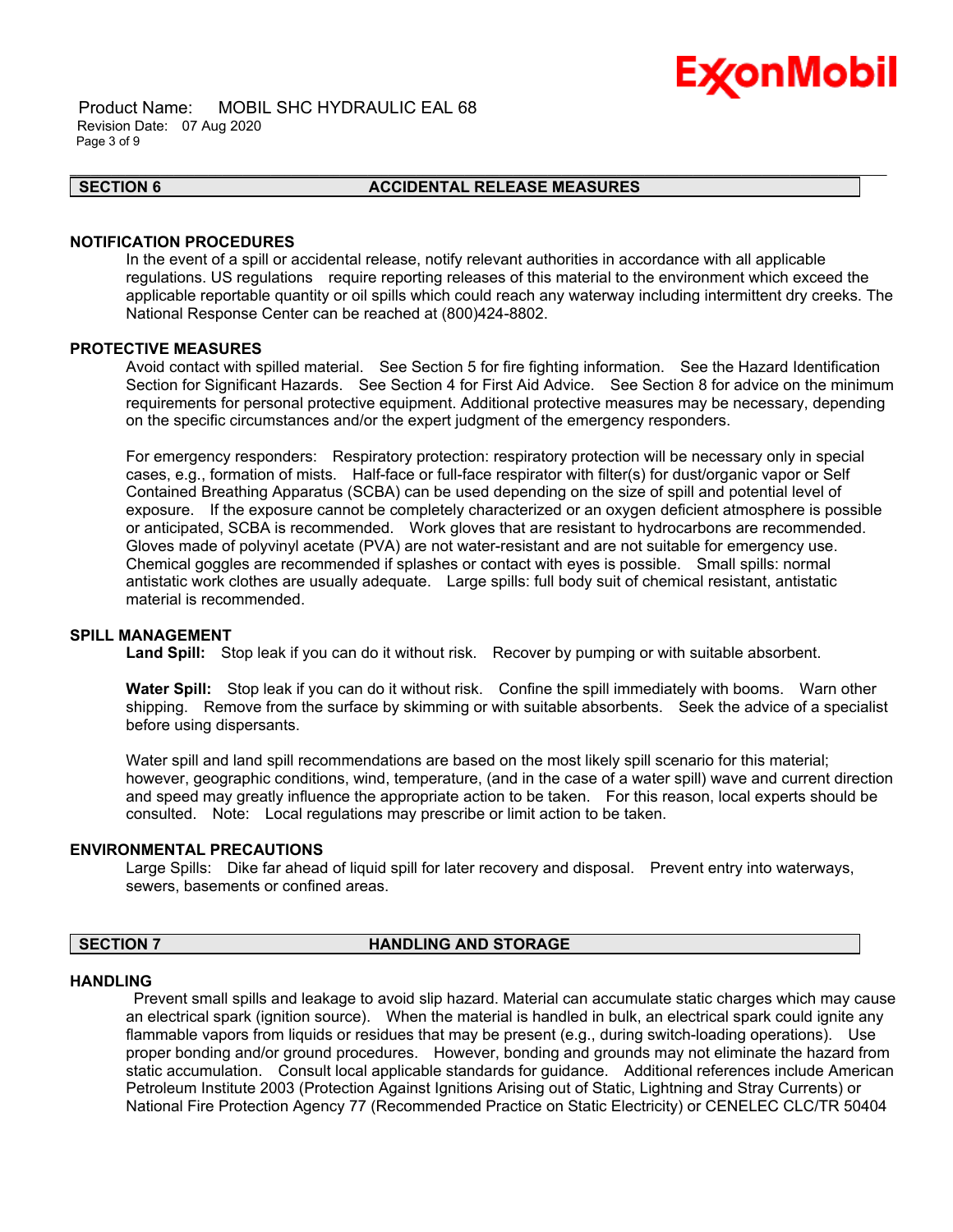

 Product Name: MOBIL SHC HYDRAULIC EAL 68 Revision Date: 07 Aug 2020 Page 4 of 9

(Electrostatics - Code of practice for the avoidance of hazards due to static electricity).

**Static Accumulator:** This material is a static accumulator.

#### **STORAGE**

The type of container used to store the material may affect static accumulation and dissipation. Do not store in open or unlabelled containers.

\_\_\_\_\_\_\_\_\_\_\_\_\_\_\_\_\_\_\_\_\_\_\_\_\_\_\_\_\_\_\_\_\_\_\_\_\_\_\_\_\_\_\_\_\_\_\_\_\_\_\_\_\_\_\_\_\_\_\_\_\_\_\_\_\_\_\_\_\_\_\_\_\_\_\_\_\_\_\_\_\_\_\_\_\_\_\_\_\_\_\_\_\_\_\_\_\_\_\_\_\_\_\_\_\_\_\_\_\_\_\_\_\_\_\_\_\_\_

### **SECTION 8 EXPOSURE CONTROLS / PERSONAL PROTECTION**

NOTE: Limits/standards shown for guidance only. Follow applicable regulations.

No biological limits allocated.

#### **ENGINEERING CONTROLS**

The level of protection and types of controls necessary will vary depending upon potential exposure conditions. Control measures to consider:

No special requirements under ordinary conditions of use and with adequate ventilation.

#### **PERSONAL PROTECTION**

Personal protective equipment selections vary based on potential exposure conditions such as applications, handling practices, concentration and ventilation. Information on the selection of protective equipment for use with this material, as provided below, is based upon intended, normal usage.

**Respiratory Protection:** If engineering controls do not maintain airborne contaminant concentrations at a level which is adequate to protect worker health, an approved respirator may be appropriate. Respirator selection, use, and maintenance must be in accordance with regulatory requirements, if applicable. Types of respirators to be considered for this material include:

No special requirements under ordinary conditions of use and with adequate ventilation.

For high airborne concentrations, use an approved supplied-air respirator, operated in positive pressure mode. Supplied air respirators with an escape bottle may be appropriate when oxygen levels are inadequate, gas/vapor warning properties are poor, or if air purifying filter capacity/rating may be exceeded.

**Hand Protection:** Any specific glove information provided is based on published literature and glove manufacturer data. Glove suitability and breakthrough time will differ depending on the specific use conditions. Contact the glove manufacturer for specific advice on glove selection and breakthrough times for your use conditions. Inspect and replace worn or damaged gloves. The types of gloves to be considered for this material include:

No protection is ordinarily required under normal conditions of use.

**Eye Protection:** If contact is likely, safety glasses with side shields are recommended.

**Skin and Body Protection:** Any specific clothing information provided is based on published literature or manufacturer data. The types of clothing to be considered for this material include:

 No skin protection is ordinarily required under normal conditions of use. In accordance with good industrial hygiene practices, precautions should be taken to avoid skin contact.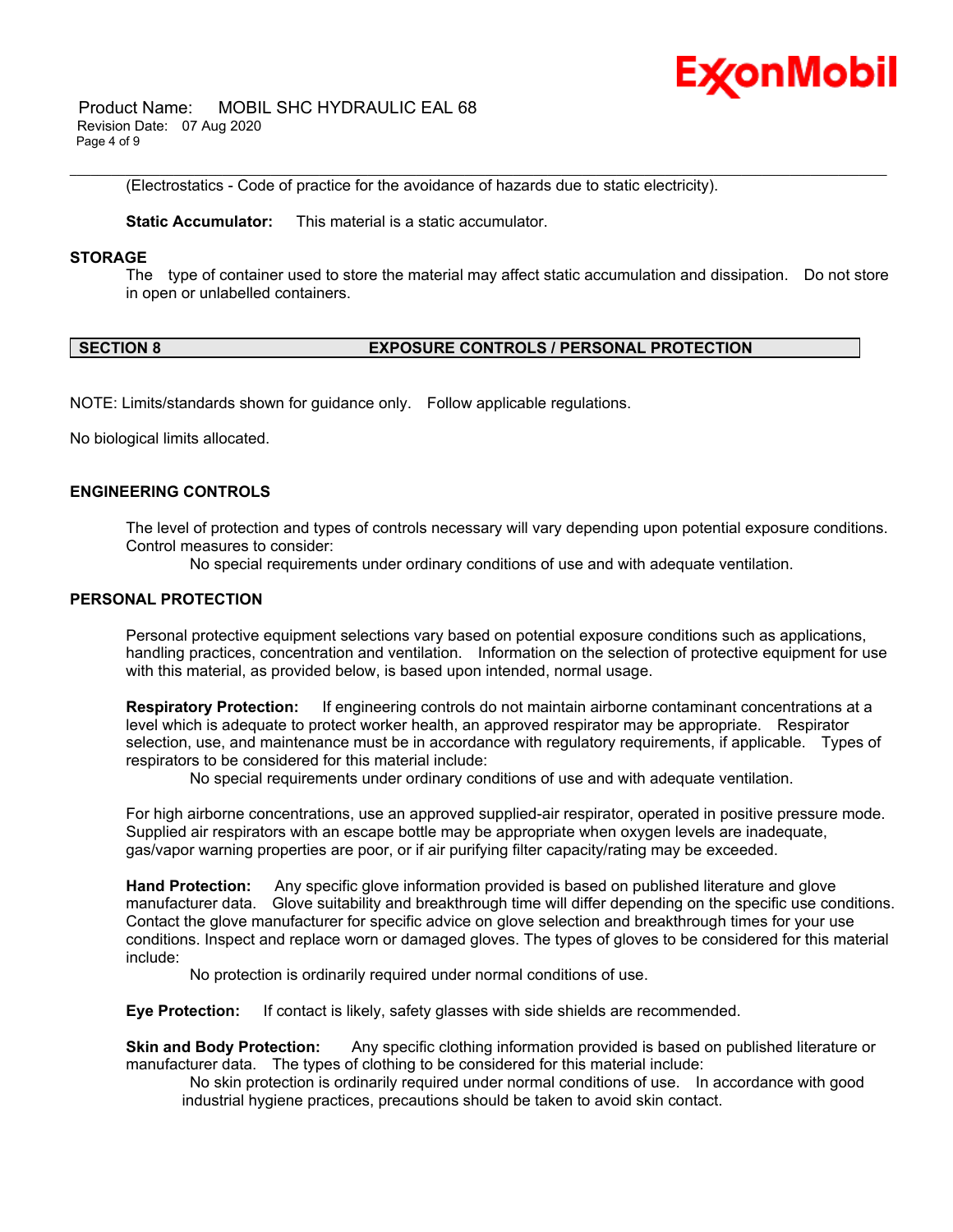

 Product Name: MOBIL SHC HYDRAULIC EAL 68 Revision Date: 07 Aug 2020 Page 5 of 9

> **Specific Hygiene Measures:** Always observe good personal hygiene measures, such as washing after handling the material and before eating, drinking, and/or smoking. Routinely wash work clothing and protective equipment to remove contaminants. Discard contaminated clothing and footwear that cannot be cleaned. Practice good housekeeping.

\_\_\_\_\_\_\_\_\_\_\_\_\_\_\_\_\_\_\_\_\_\_\_\_\_\_\_\_\_\_\_\_\_\_\_\_\_\_\_\_\_\_\_\_\_\_\_\_\_\_\_\_\_\_\_\_\_\_\_\_\_\_\_\_\_\_\_\_\_\_\_\_\_\_\_\_\_\_\_\_\_\_\_\_\_\_\_\_\_\_\_\_\_\_\_\_\_\_\_\_\_\_\_\_\_\_\_\_\_\_\_\_\_\_\_\_\_\_

#### **ENVIRONMENTAL CONTROLS**

 Comply with applicable environmental regulations limiting discharge to air, water and soil. Protect the environment by applying appropriate control measures to prevent or limit emissions.

#### **SECTION 9 PHYSICAL AND CHEMICAL PROPERTIES**

**Note: Physical and chemical properties are provided for safety, health and environmental considerations only and may not fully represent product specifications. Contact the Supplier for additional information.**

#### **GENERAL INFORMATION**

**Physical State:** Liquid **Color:** Amber **Odor:** Characteristic **Odor Threshold:** N/D

### **IMPORTANT HEALTH, SAFETY, AND ENVIRONMENTAL INFORMATION**

**Relative Density (at 15 °C):** 0.93 **Flammability (Solid, Gas):** N/A **Flash Point [Method]:** 275°C (527°F) [ASTM D-92] **Flammable Limits (Approximate volume % in air):** LEL: 0.9 UEL: 7.0 [Estimated] **Autoignition Temperature:** N/D **Boiling Point / Range:** > 316°C (600°F) [Estimated] **Decomposition Temperature:** N/D **Vapor Density (Air = 1):** > 2 at 101 kPa **Vapor Pressure:** < 0.013 kPa (0.1 mm Hg) at 20 °C **Evaporation Rate (n-butyl acetate = 1):** N/D **pH:** N/A **Log Pow (n-Octanol/Water Partition Coefficient):** > 3.6 **Solubility in Water:** Negligible **Viscosity:** 69.3 cSt (69.3 mm2/sec) at 40 °C | 10.7 cSt (10.7 mm2/sec) at 100 °C **Oxidizing Properties:** See Hazards Identification Section.

#### **OTHER INFORMATION**

**Freezing Point:** N/D **Melting Point:** N/A **Pour Point:** -42°C (-44°F)

### **SECTION 10 STABILITY AND REACTIVITY**

**REACTIVITY:** See sub-sections below.

**STABILITY:** Material is stable under normal conditions.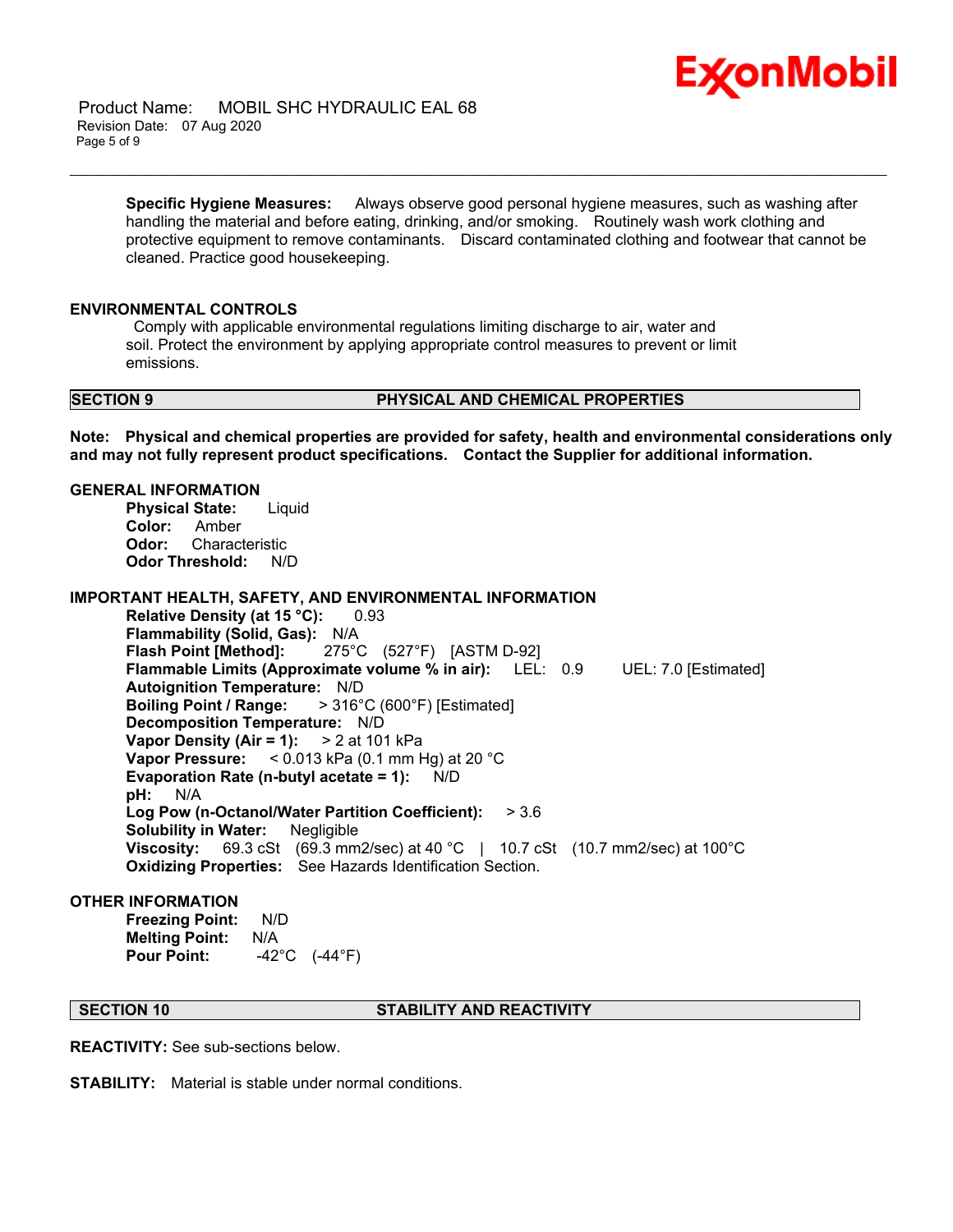# ExconMobil

 Product Name: MOBIL SHC HYDRAULIC EAL 68 Revision Date: 07 Aug 2020 Page 6 of 9

**CONDITIONS TO AVOID:** Excessive heat. High energy sources of ignition.

### **MATERIALS TO AVOID:** Alkalies, Strong oxidizers

**HAZARDOUS DECOMPOSITION PRODUCTS:** Material does not decompose at ambient temperatures.

**POSSIBILITY OF HAZARDOUS REACTIONS:** Hazardous polymerization will not occur.

#### **SECTION 11 TOXICOLOGICAL INFORMATION**

\_\_\_\_\_\_\_\_\_\_\_\_\_\_\_\_\_\_\_\_\_\_\_\_\_\_\_\_\_\_\_\_\_\_\_\_\_\_\_\_\_\_\_\_\_\_\_\_\_\_\_\_\_\_\_\_\_\_\_\_\_\_\_\_\_\_\_\_\_\_\_\_\_\_\_\_\_\_\_\_\_\_\_\_\_\_\_\_\_\_\_\_\_\_\_\_\_\_\_\_\_\_\_\_\_\_\_\_\_\_\_\_\_\_\_\_\_\_

#### **INFORMATION ON TOXICOLOGICAL EFFECTS**

| <b>Hazard Class</b>                                               | <b>Conclusion / Remarks</b>                                                                                       |
|-------------------------------------------------------------------|-------------------------------------------------------------------------------------------------------------------|
| Inhalation                                                        |                                                                                                                   |
| Acute Toxicity: No end point data for<br>material.                | Minimally Toxic. Based on assessment of the components.                                                           |
| Irritation: No end point data for material.                       | Negligible hazard at ambient/normal handling temperatures.                                                        |
| Ingestion                                                         |                                                                                                                   |
| Acute Toxicity: No end point data for<br>material.                | Minimally Toxic. Based on assessment of the components.                                                           |
| <b>Skin</b>                                                       |                                                                                                                   |
| Acute Toxicity: No end point data for<br>material.                | Minimally Toxic. Based on assessment of the components.                                                           |
| Skin Corrosion/Irritation: No end point data<br>for material.     | Negligible irritation to skin at ambient temperatures. Based on<br>assessment of the components.                  |
| <b>Eye</b>                                                        |                                                                                                                   |
| Serious Eye Damage/Irritation: No end point<br>data for material. | May cause mild, short-lasting discomfort to eyes. Based on<br>assessment of the components.                       |
| <b>Sensitization</b>                                              |                                                                                                                   |
| Respiratory Sensitization: No end point data<br>for material.     | Not expected to be a respiratory sensitizer.                                                                      |
| Skin Sensitization: No end point data for<br>material.            | Not expected to be a skin sensitizer. Based on assessment of the<br>components.                                   |
| Aspiration: Data available.                                       | Not expected to be an aspiration hazard. Based on physico-<br>chemical properties of the material.                |
| Germ Cell Mutagenicity: No end point data<br>for material.        | Not expected to be a germ cell mutagen. Based on assessment of<br>the components.                                 |
| Carcinogenicity: No end point data for<br>material.               | Not expected to cause cancer. Based on assessment of the<br>components.                                           |
| Reproductive Toxicity: No end point data<br>for material.         | Not expected to be a reproductive toxicant. Based on assessment<br>of the components.                             |
| Lactation: No end point data for material.                        | Not expected to cause harm to breast-fed children.                                                                |
| <b>Specific Target Organ Toxicity (STOT)</b>                      |                                                                                                                   |
| Single Exposure: No end point data for<br>material.               | Not expected to cause organ damage from a single exposure.                                                        |
| Repeated Exposure: No end point data for<br>material.             | Not expected to cause organ damage from prolonged or repeated<br>exposure. Based on assessment of the components. |

### **OTHER INFORMATION**

#### **Contains:**

Synthetic base oils: Not expected to cause significant health effects under conditions of normal use, based on laboratory studies with the same or similar materials. Not mutagenic or genotoxic. Not sensitizing in test animals and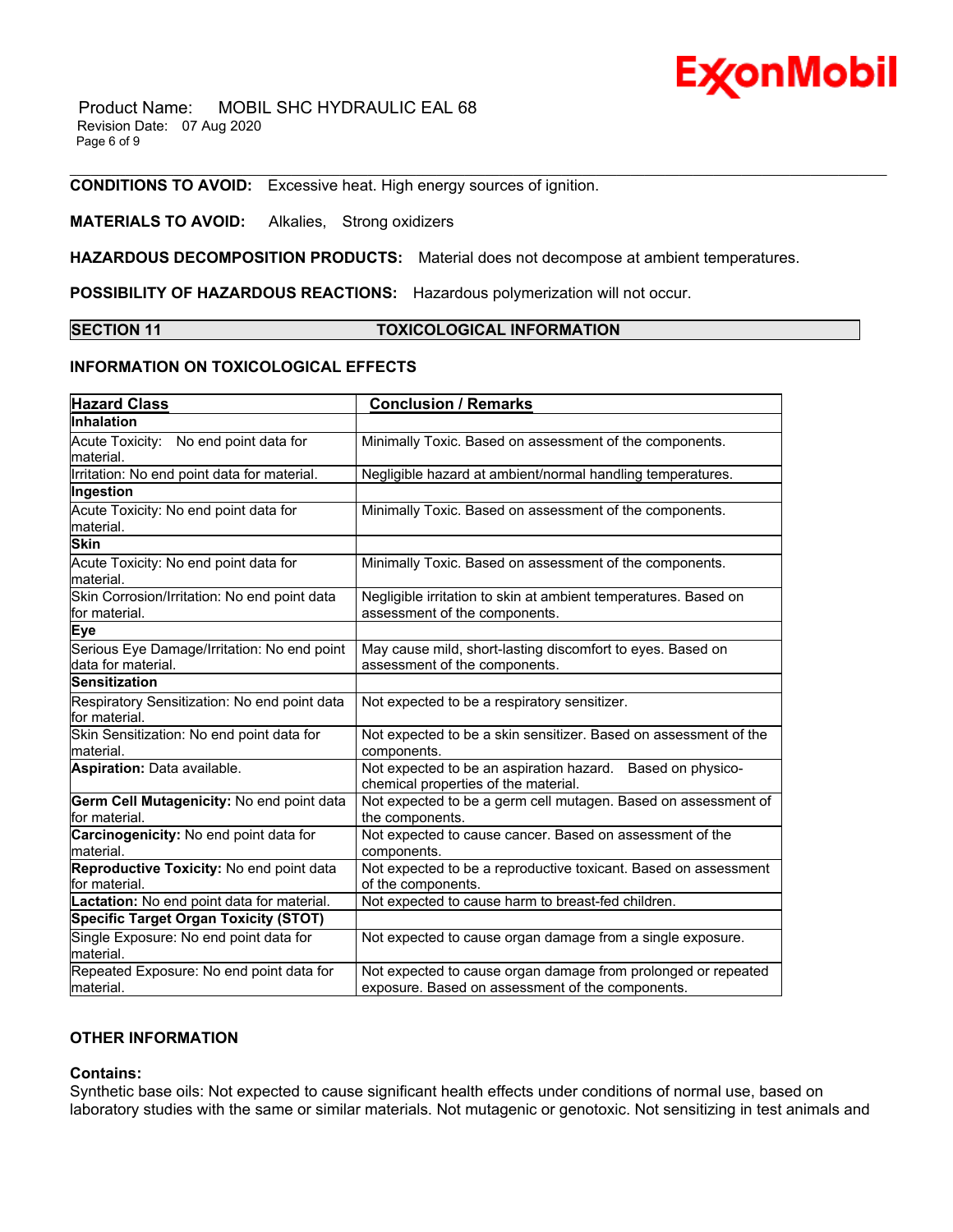

 Product Name: MOBIL SHC HYDRAULIC EAL 68 Revision Date: 07 Aug 2020 Page 7 of 9

#### humans.

**The following ingredients are cited on the lists below:** None.

|               | --REGULATORY LISTS SEARCHED-- |               |
|---------------|-------------------------------|---------------|
| 1 = NTP CARC  | $3 = IARC 1$                  | $5 = IARC2B$  |
| $2 = NTP$ SUS | $4 = IARC 2A$                 | 6 = OSHA CARC |

#### **SECTION 12 ECOLOGICAL INFORMATION**

The information given is based on data for the material, components of the material, or for similar materials, through the application of bridging principals.

\_\_\_\_\_\_\_\_\_\_\_\_\_\_\_\_\_\_\_\_\_\_\_\_\_\_\_\_\_\_\_\_\_\_\_\_\_\_\_\_\_\_\_\_\_\_\_\_\_\_\_\_\_\_\_\_\_\_\_\_\_\_\_\_\_\_\_\_\_\_\_\_\_\_\_\_\_\_\_\_\_\_\_\_\_\_\_\_\_\_\_\_\_\_\_\_\_\_\_\_\_\_\_\_\_\_\_\_\_\_\_\_\_\_\_\_\_\_

#### **ECOTOXICITY**

Material -- Not expected to be harmful to aquatic organisms.

#### **MOBILITY**

 Base oil component -- Low solubility and floats and is expected to migrate from water to the land. Expected to partition to sediment and wastewater solids.

#### **PERSISTENCE AND DEGRADABILITY**

#### **Biodegradation:**

Material -- Expected to be readily biodegradable.

### **ECOLOGICAL DATA**

#### **Ecotoxicity**

| Test                     | <b>Duration</b> | <b>Organism Type</b> | <b>Test Results</b>                       |
|--------------------------|-----------------|----------------------|-------------------------------------------|
| Aquatic - Acute Toxicity |                 | Bacteria (aerobic)   | $EC50 > 1000$ ppm: data for the material  |
| Aquatic - Acute Toxicity |                 | Fish                 | $LC50 > 1000$ mg/l: data for the material |
| Aquatic - Acute Toxicity |                 | Invertebrate         | $EC50 > 1000$ mg/l: data for the material |

### **SECTION 13 DISPOSAL CONSIDERATIONS**

Disposal recommendations based on material as supplied. Disposal must be in accordance with current applicable laws and regulations, and material characteristics at time of disposal.

#### **DISPOSAL RECOMMENDATIONS**

 Product is suitable for burning in an enclosed controlled burner for fuel value or disposal by supervised incineration at very high temperatures to prevent formation of undesirable combustion products. Protect the environment. Dispose of used oil at designated sites. Minimize skin contact. Do not mix used oils with solvents, brake fluids or coolants.

#### **REGULATORY DISPOSAL INFORMATION**

 RCRA Information: The unused product, in our opinion, is not specifically listed by the EPA as a hazardous waste (40 CFR, Part 261D), nor is it formulated to contain materials which are listed as hazardous wastes. It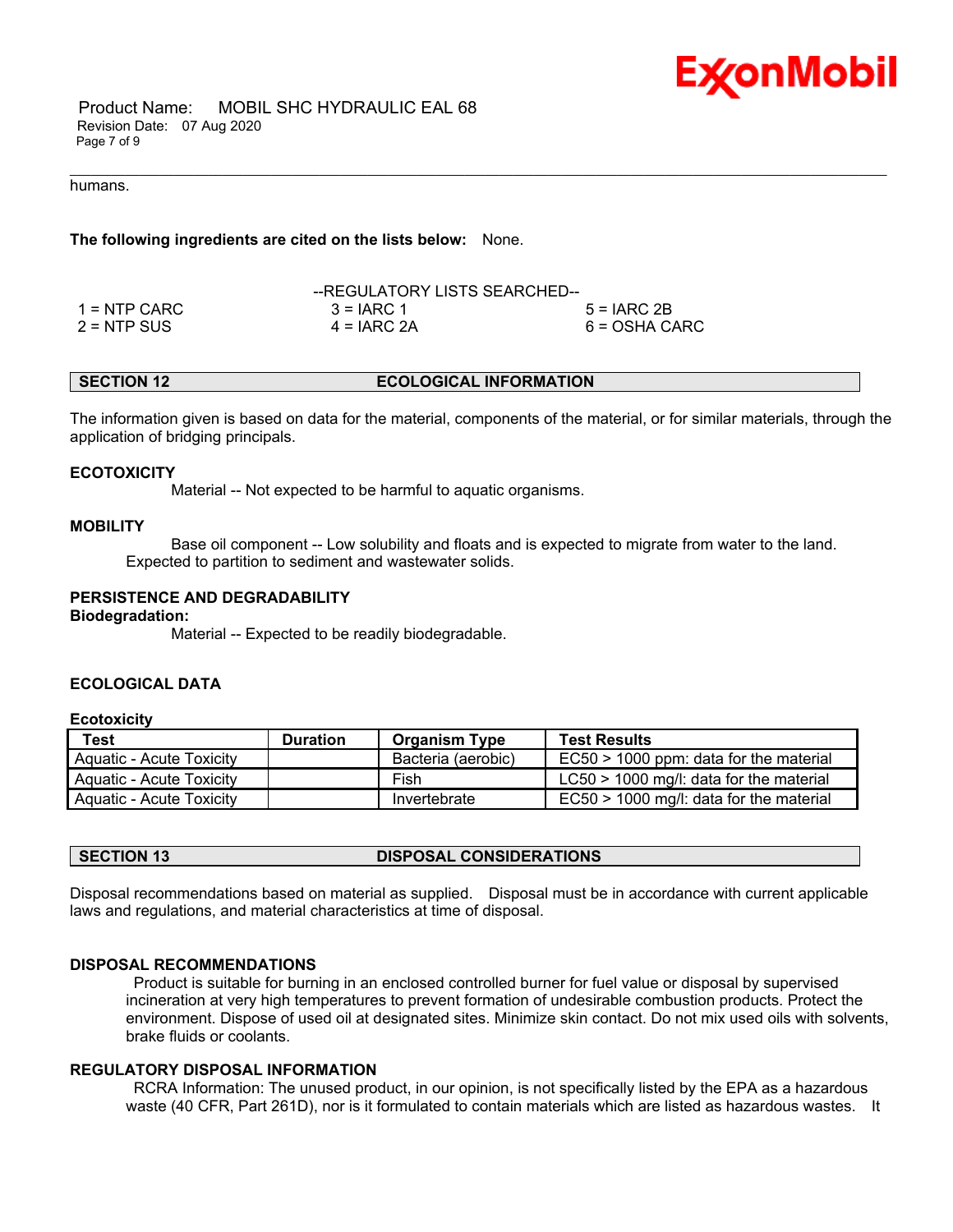

 Product Name: MOBIL SHC HYDRAULIC EAL 68 Revision Date: 07 Aug 2020 Page 8 of 9

> does not exhibit the hazardous characteristics of ignitability, corrositivity or reactivity and is not formulated with contaminants as determined by the Toxicity Characteristic Leaching Procedure (TCLP). However, used product may be regulated.

**Empty Container Warning** Empty Container Warning (where applicable): Empty containers may contain residue and can be dangerous. Do not attempt to refill or clean containers without proper instructions. Empty drums should be completely drained and safely stored until appropriately reconditioned or disposed. Empty containers should be taken for recycling, recovery, or disposal through suitably qualified or licensed contractor and in accordance with governmental regulations. DO NOT PRESSURISE, CUT, WELD, BRAZE, SOLDER, DRILL, GRIND, OR EXPOSE SUCH CONTAINERS TO HEAT, FLAME, SPARKS, STATIC ELECTRICITY, OR OTHER SOURCES OF IGNITION. THEY MAY EXPLODE AND CAUSE INJURY OR DEATH.

\_\_\_\_\_\_\_\_\_\_\_\_\_\_\_\_\_\_\_\_\_\_\_\_\_\_\_\_\_\_\_\_\_\_\_\_\_\_\_\_\_\_\_\_\_\_\_\_\_\_\_\_\_\_\_\_\_\_\_\_\_\_\_\_\_\_\_\_\_\_\_\_\_\_\_\_\_\_\_\_\_\_\_\_\_\_\_\_\_\_\_\_\_\_\_\_\_\_\_\_\_\_\_\_\_\_\_\_\_\_\_\_\_\_\_\_\_\_

- **LAND (DOT):** Not Regulated for Land Transport
- **LAND (TDG):** Not Regulated for Land Transport
- **SEA (IMDG):** Not Regulated for Sea Transport according to IMDG-Code

**Marine Pollutant:** No

**AIR (IATA):** Not Regulated for Air Transport

#### **SECTION 15 REGULATORY INFORMATION**

**OSHA HAZARD COMMUNICATION STANDARD:** This material is not considered hazardous in accordance with OSHA HazCom 2012, 29 CFR 1910.1200.

**Listed or exempt from listing/notification on the following chemical inventories:** AIIC, DSL, ENCS, IECSC, KECI, PICCS, TCSI, TSCA

**SARA 302:** No chemicals in this material are subject to the reporting requirements of SARA Title III, Section 302

**SARA (311/312) REPORTABLE GHS HAZARD CLASSES:** None.

**SARA (313) TOXIC RELEASE INVENTORY:** This material contains no chemicals subject to the supplier notification requirements of the SARA 313 Toxic Release Program.

**The following ingredients are cited on the lists below:** None.

|                | --REGULATORY LISTS SEARCHED-- |                     |             |
|----------------|-------------------------------|---------------------|-------------|
| 1 = ACGIH ALL  | 6 = TSCA 5a2                  | $11 = CA$ P65 REPRO | 16 = MN RTK |
| $2 = ACGIH A1$ | $7 = TSCA 5e$                 | $12$ = CA RTK       | 17 = NJ RTK |